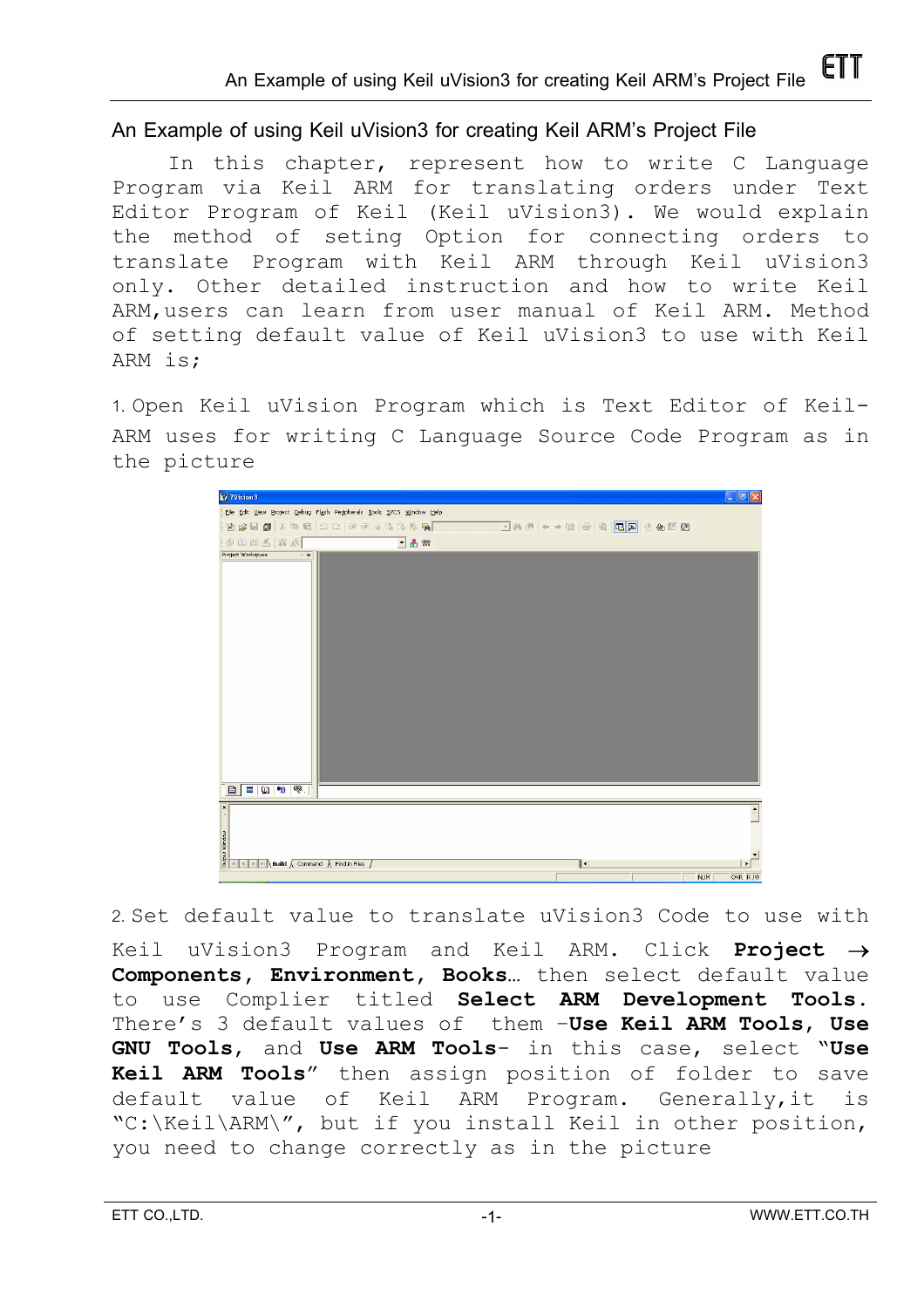**ETT An Example of using Keil uVision3 for creating Keil ARM's Project File** 

| <b>Components, Environment and Books</b>                                     |                             |                             |                                 |
|------------------------------------------------------------------------------|-----------------------------|-----------------------------|---------------------------------|
| Project Components Folders/Extensions<br>Books                               |                             |                             |                                 |
| Development Tool Folders:                                                    |                             | Default File Extensions:    |                                 |
| Ⅳ Use Settings from TOOLS.INI:                                               |                             | C Source: <sup>8</sup> .c   |                                 |
| Tool Base Folder: C:\Keil\ARM\                                               | $\cdots$                    | C++ Source:                 | ∣*.cpp                          |
| <b>BIN: C:\Keil\ARM\BIN\</b>                                                 | 1111                        |                             | Asm Source:   ".s"; ".src; ".a" |
| INC:                                                                         | $\alpha \rightarrow \infty$ | Object:   ".obj             |                                 |
| LIB:                                                                         | $\alpha \equiv \alpha$      | Library:                    | ¦*.lib                          |
| Regfile:                                                                     | $\alpha \approx \alpha$     |                             | Document:   ".txt; ".h; ".inc   |
| Select ARM Development Tools:<br><b>▽</b> Use Keil ARM Tools                 |                             |                             |                                 |
| C:\Cygnus\<br>Cygnus Folder:<br>Use GNU Tools                                |                             | 2.2.2                       |                                 |
| Keil Root Folder: C:\Keil\ARM\                                               |                             | $\alpha \rightarrow \alpha$ |                                 |
| C:\Program Files\ARM\ADSV1_2\<br>ReaMiew Folder:<br>$x = x$<br>Use ARM Tools |                             |                             |                                 |
| Keil Root Folder: C:\Keil\ARM\<br>$\alpha \rightarrow \alpha$                |                             |                             |                                 |
| OΚ<br>Cancel<br>Help<br><b>Defaults</b>                                      |                             |                             |                                 |

3. Create new Project File. Click **Project** → **New Project** then set the position of folder that you want to save with its title. For example,if you want to create Project File named LED BLINK and save in folder named LED, you can set them by yourself. After you fill its name in File name blank, click **Save** project File as in the picture

| <b>Create New Project</b>           |            |
|-------------------------------------|------------|
| Save in: C LED                      | ▼ ← © o* ► |
|                                     |            |
|                                     |            |
|                                     |            |
|                                     |            |
|                                     |            |
| LED_BLINK<br>File name:             | Save       |
| Save as type: Project Files (".uv2) | Cancel     |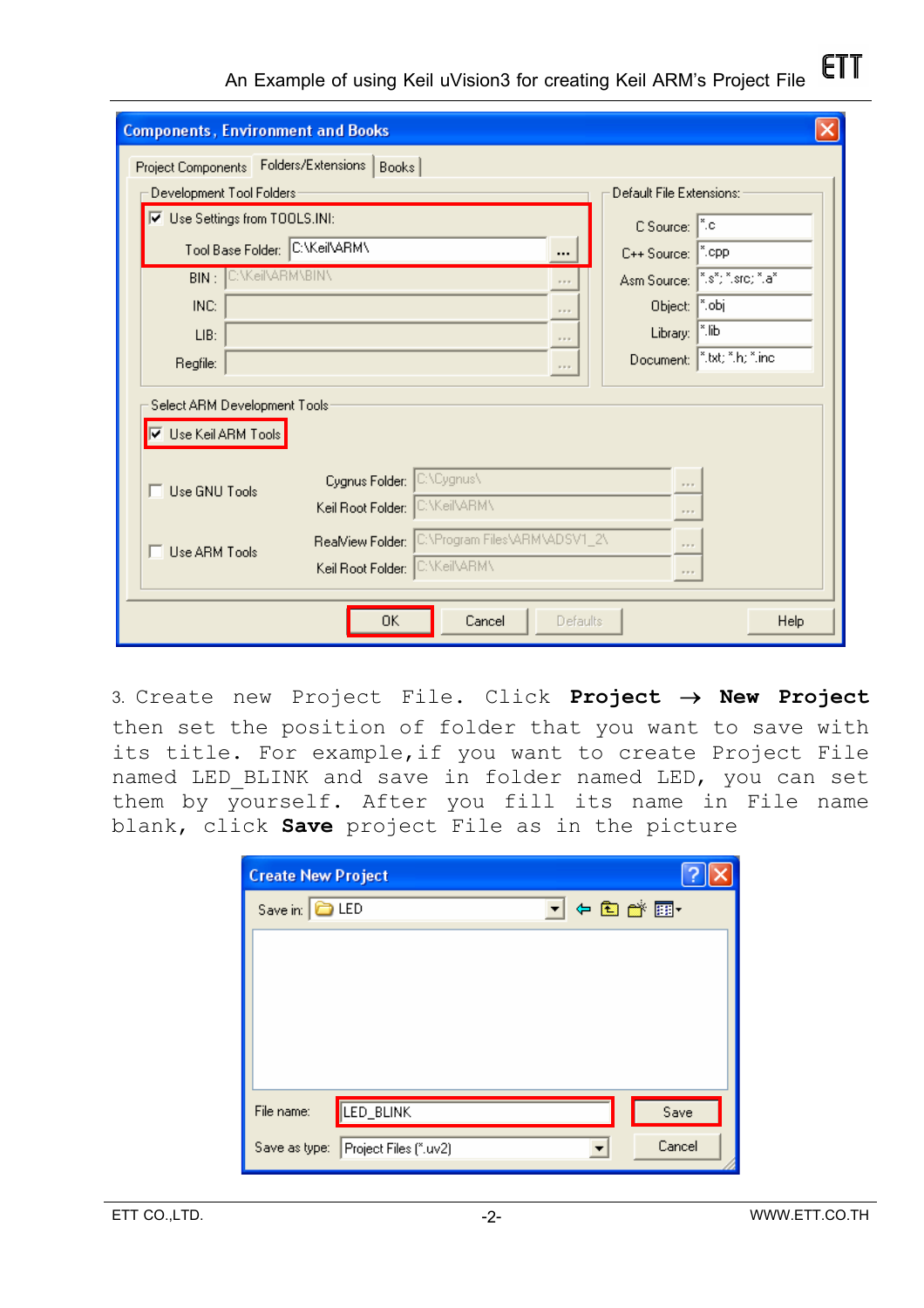Program proceeding waits for users to set No. of MCU after you saved Project File. No.of Philips'MCU in ET-ARM STAMP LPC2119 Board is LPC2119 then click **OK** as in the picture

| <b>Select Device for Target 'Target 1'</b>                                                                                                                                                              |                                                                                                                                                                                                                                                                                                                                                                                                                                                                                                                         |  |
|---------------------------------------------------------------------------------------------------------------------------------------------------------------------------------------------------------|-------------------------------------------------------------------------------------------------------------------------------------------------------------------------------------------------------------------------------------------------------------------------------------------------------------------------------------------------------------------------------------------------------------------------------------------------------------------------------------------------------------------------|--|
| CPU<br>Vendor:<br>Philips<br>LPC2119<br>Device:<br><b>ARM</b><br>Toolset:<br>Data base                                                                                                                  | Description:                                                                                                                                                                                                                                                                                                                                                                                                                                                                                                            |  |
| CJ LPC2114<br>LPC2119<br>LPC2124<br>LPC2129<br>LPC2132<br>LPC2138<br>C.<br>LPC2194<br><i>C</i> 】LPC2212<br>C∄ LPC2214<br>LPC2290<br>a<br>LPC2292<br>LPC2294<br>LPC9102<br>CЗ<br>amu<br><b>TITL</b><br>⊁ | ARM7TDMI-S based high-performance 32-bit RISC Microcontroller with Th<br>128KB on-chip Flash ROM with In-System Programming (ISP) and In-Applic<br>16KB RAM, Vectored Interrupt Controller,<br>Two UARTs, I2C serial interface, 2 SPI serial interfaces,<br>Two timers (7 capture/compare channels),<br>PWM unit with up to 6 PWM outputs,<br>4-channels 10bit ADC, 2 CAN channels.<br>Real Time Clock, Watchdog Timer, General purpose I/O pins.<br>CPU clock up to 60 MHz, On-chip crystal oscillator and On-chip PLL |  |
|                                                                                                                                                                                                         | <b>OK</b><br>Cancel<br>Help                                                                                                                                                                                                                                                                                                                                                                                                                                                                                             |  |

Next, users need to confirm to copy File Startup of Keil to use with Philips'MCU or not because Startup File is the beginning value of MCU such as Stack values and default value to use with Phase-Lock-Loop. You should set values of them before starting to run your written program, otherwise MCU is added orders to run by the written program. Startup File of Keil-ARM is Assembly Language and is set to work with Keil Development. So, there's some different specifications to use. You can't use Startup File with ET-ARM STAMP LPC2119 Board immediately, you need to change some default value. Using Keil ARM Program to translate orders, users need to correct Startup File to set value as well as ET-ARM STAMP LPC2119 Board form. In this case, select **"No"** to protect Keil uVision3 copy Startup File of Keil-ARM to use in this Project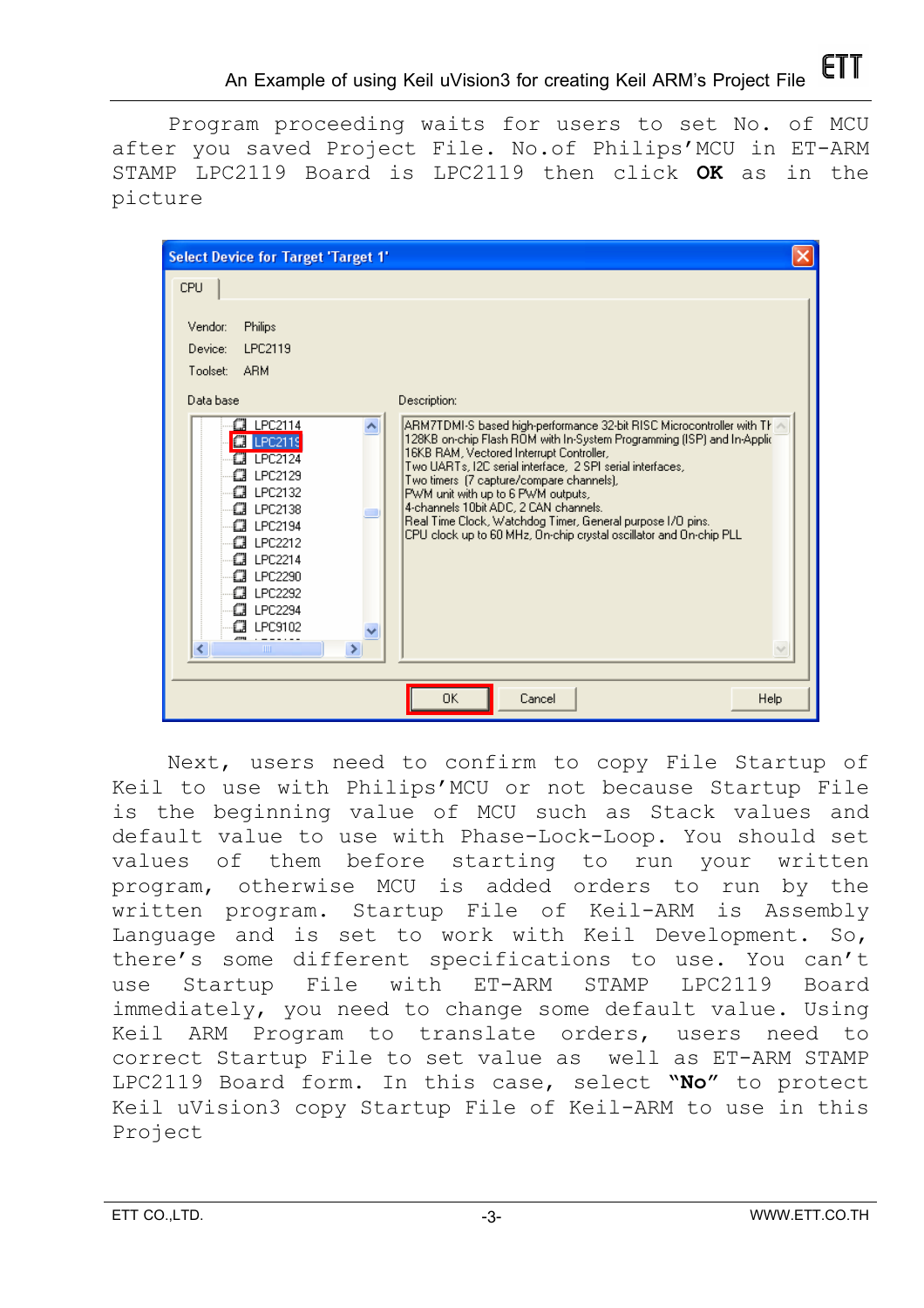

4. Copy File named "Startup.s" that is in ETT's CD-ROM in folder named "SOURCE KEIL" into the same position of New Project File

File named "Startup.S" which is contained orders of ARM7 in Assembly Language uses to set the necessary default value of MCU such as setting Stack value, Initial Phase-Lock-Loop, MAM Function, and MCU"s Vector. If you add "Startup.s File" from Keil or copy file from other source to use with "ET-ARM STAMP LPC2119 Board", its program in Startup is different, and it will effect on written program

5. Select Option of Project File. Click **Project** → **Option for target 'target 1'** then select Tab of Target for setting MCU Target value. The proceeding is;

5.1 X-TAL is 19.6608 MHz and set the MCU Memory is condition to translate Keil ARM Program as in the picture

| <b>Options for Target 'Target 1'</b>                                                                                     |
|--------------------------------------------------------------------------------------------------------------------------|
| Device Target   Output   Listing   C   Asm   LA Misc   LA Locate   Debug   Utilities                                     |
| Philips LPC2119                                                                                                          |
| <b>Big Endian</b><br>Xtal (MHz): 19.6608                                                                                 |
| $\overline{M}$ Use On-chip ROM (0x0 - 0x1 FFFF)<br>Operating system: None<br>V Use On-chip RAM (0x40000000 - 0x40003FFF) |
|                                                                                                                          |
|                                                                                                                          |
|                                                                                                                          |
|                                                                                                                          |
|                                                                                                                          |
| External Memory                                                                                                          |
| Size:<br>Start:<br>Size:<br>Start:                                                                                       |
| #4: $\begin{vmatrix} 6A & -1 \\ -1 & 1 \end{vmatrix}$<br>RAM $\rightarrow$<br>#1:                                        |
| #5: RAM -<br>RAM -<br>#2:                                                                                                |
| #6: RAM -<br>$BAM \rightarrow$<br>#3:                                                                                    |
|                                                                                                                          |
| 0K<br>Cancel<br><b>Defaults</b><br>Help                                                                                  |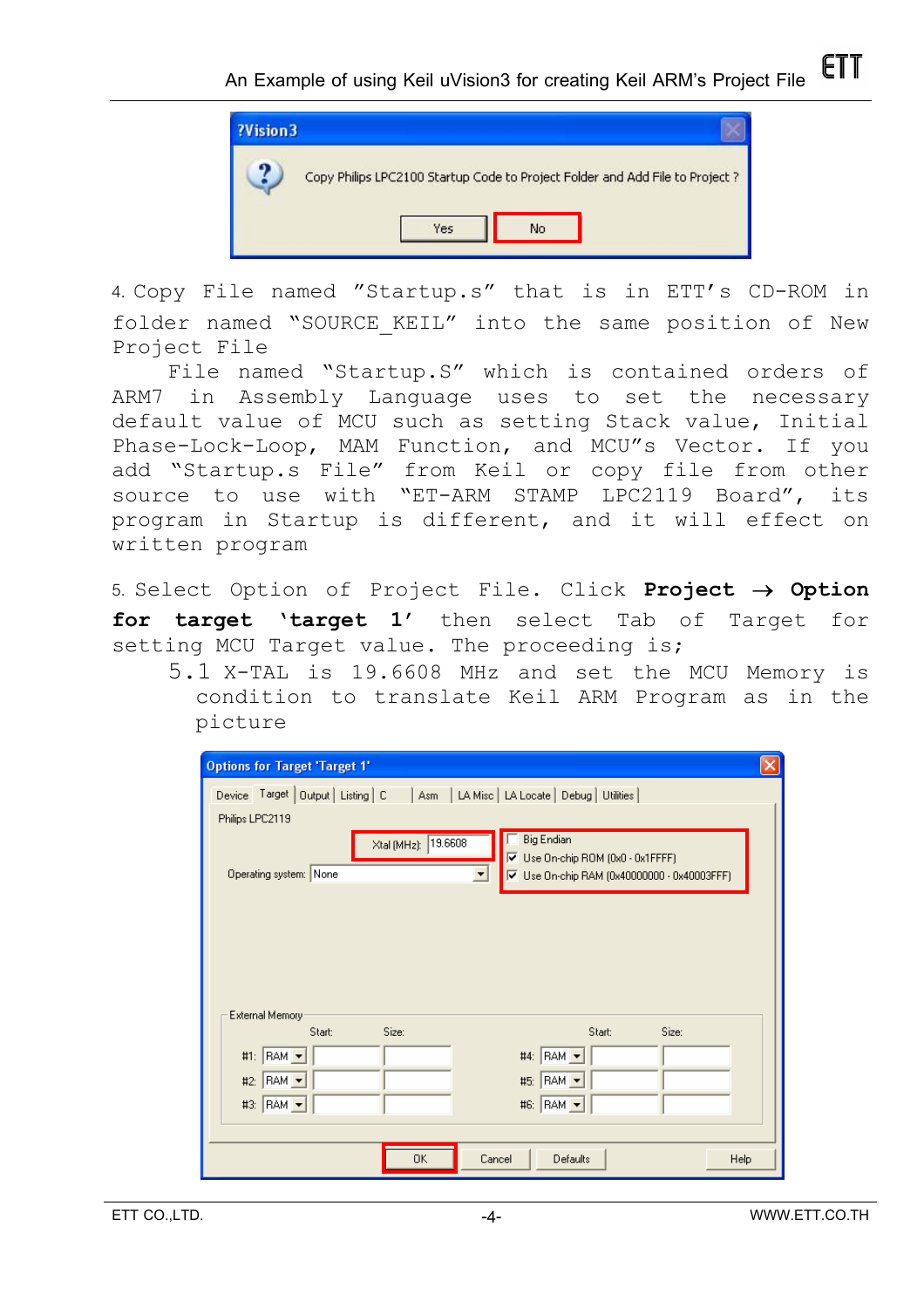5.2 **Output**, click the default value of Create HEX File and set HEX Form as HEX-386 then click OK as in the picture

| <b>Options for Target 'Target 1'</b>                                                                 |                          |
|------------------------------------------------------------------------------------------------------|--------------------------|
| Device   Target   Output   Listing   C<br>Asm   LA Misc   LA Locate   Debug   Utilities              |                          |
| Name of Executable: LED_BLINK<br>Select Folder for Objects                                           |                          |
| C Create Executable: . VLED_BLINK<br>$\Box$ Debug Information<br><b>Example 1</b> Browse Information |                          |
| <b>▽</b> Create HEX File HEX Format: HEX-386<br>Start:<br>End:                                       |                          |
| Offset:                                                                                              |                          |
| C Create Library: .NLED_BLINK.LIB                                                                    | $\Box$ Create Batch File |
| After Make                                                                                           |                          |
| Start Debugging<br><b>▽</b> Beep When Complete                                                       |                          |
| Run User Program #1:                                                                                 | Browse                   |
| Run User Program #2:                                                                                 | Browse                   |
|                                                                                                      |                          |
|                                                                                                      |                          |

6. Start to write Source Code with C Language by click **File**  → **New…** The Text File is displayed. In the first time, you should set its name as "Text1" as in the picture

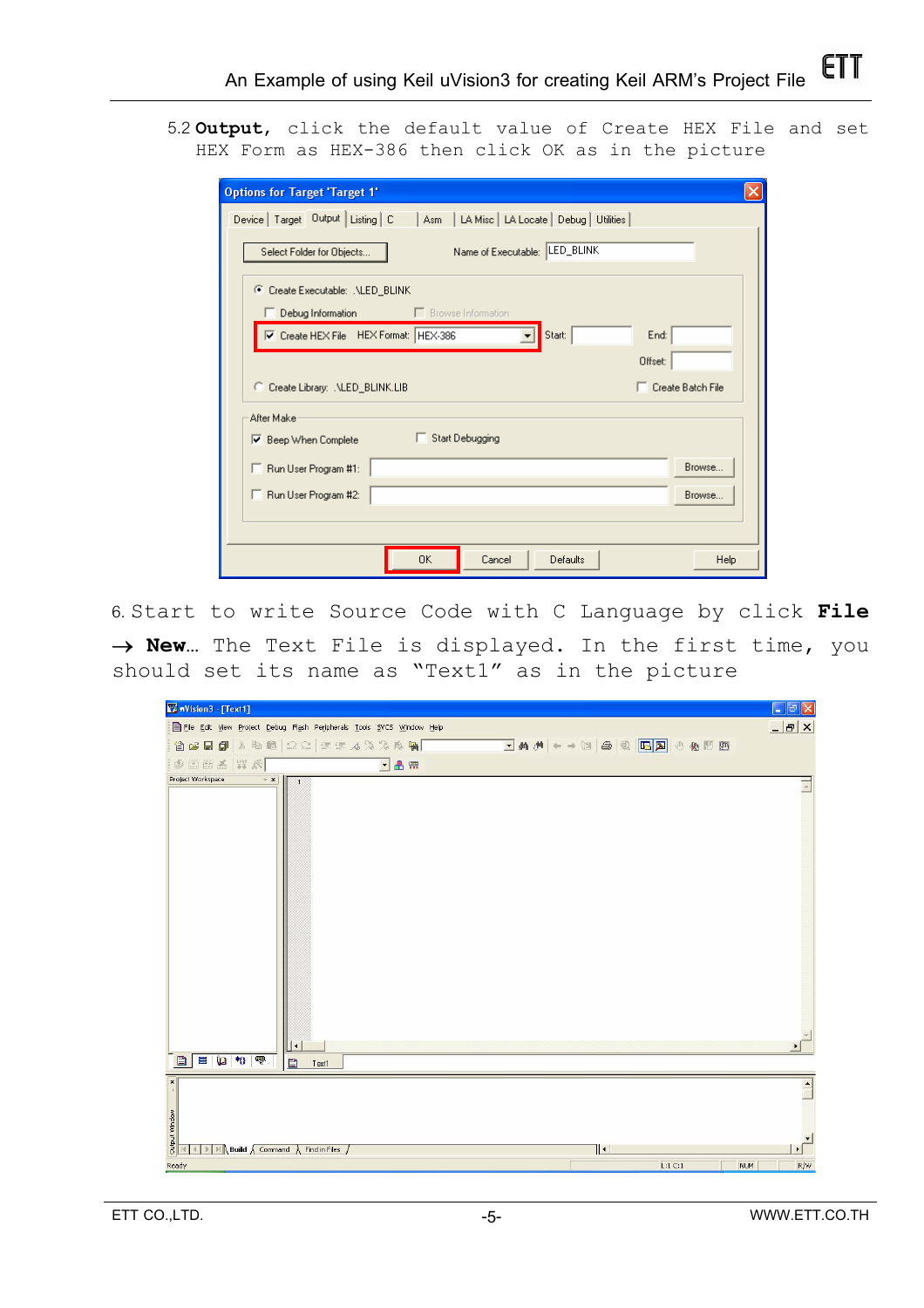In this step, you should write Source Code with C Language in the Keil ARM's form as in the example

```
/*****************************************************/ 
/* Examples Program For "ET-ARM STAMP LPC2119" Board */ 
/* Target MCU : Philips ARM7-LPC2119 */ 
\frac{1}{x} : X-TAL : 19.6608 MHz \frac{1}{x}\frac{1}{x} : Run Speed 58.9824MHz (With PLL) \frac{x}{x}/* Compiler : Keil ARM V2.32a */
/* Last Update : 1/September/2005 */
/* Function : Example Use GPIO-1on Output Mode */ 
\frac{1}{2} \star \cdot \cdot \cdot LED Blink on GPIO1.16 \cdot \cdot \cdot \cdot/*****************************************************/ 
#include <LPC21xx.H> // LPC2119 MPU Register 
/* pototype section */ 
void delay_led(unsigned long int); // Delay Time Function 
int main(void) 
{ 
PINSEL2 &= 0xFFFFFFFC; \frac{1}{16} Set GPIO1.16 = GPIO Function
IODIR1 = 0x00010000; // Set GPIO1.16 = Output
 IOSET1 = 0x00010000; // Set GPIO1.16 Pin (OFF LED) 
   // Loop Blink LED on GPIO1.16 // 
  while(1) \frac{1}{2} // Loop Continue
  \left\{ \right.IOCLRI Pin P1.16 (ON LED)<br>IOCLRI Display LED Delay
     IOCLR1 = 0x00010000;<br>delay_led(1500000);<br>IOSET1 = 0x00010000;\frac{1}{2} \frac{1}{2} \frac{1}{2} \frac{1}{2} \frac{1}{2} \frac{1}{2} \frac{1}{2} \frac{1}{2} \frac{1}{2} \frac{1}{2} \frac{1}{2} \frac{1}{2} \frac{1}{2} \frac{1}{2} \frac{1}{2} \frac{1}{2} \frac{1}{2} \frac{1}{2} \frac{1}{2} \frac{1}{2} \frac{1}{2} \frac{1}{2} delay led(1500000); // Display LED Delay } 
} 
/***********************/ 
/* Delay Time Function */ 
/* 1-4294967296 */
/***********************/ 
void delay_led(unsigned long int count1) 
{ 
  while(count1 > 0) {count1 --; } // Loop Decrease Counter
}
```
#### **An example of a blinker Program at GPIO1.16**

FTT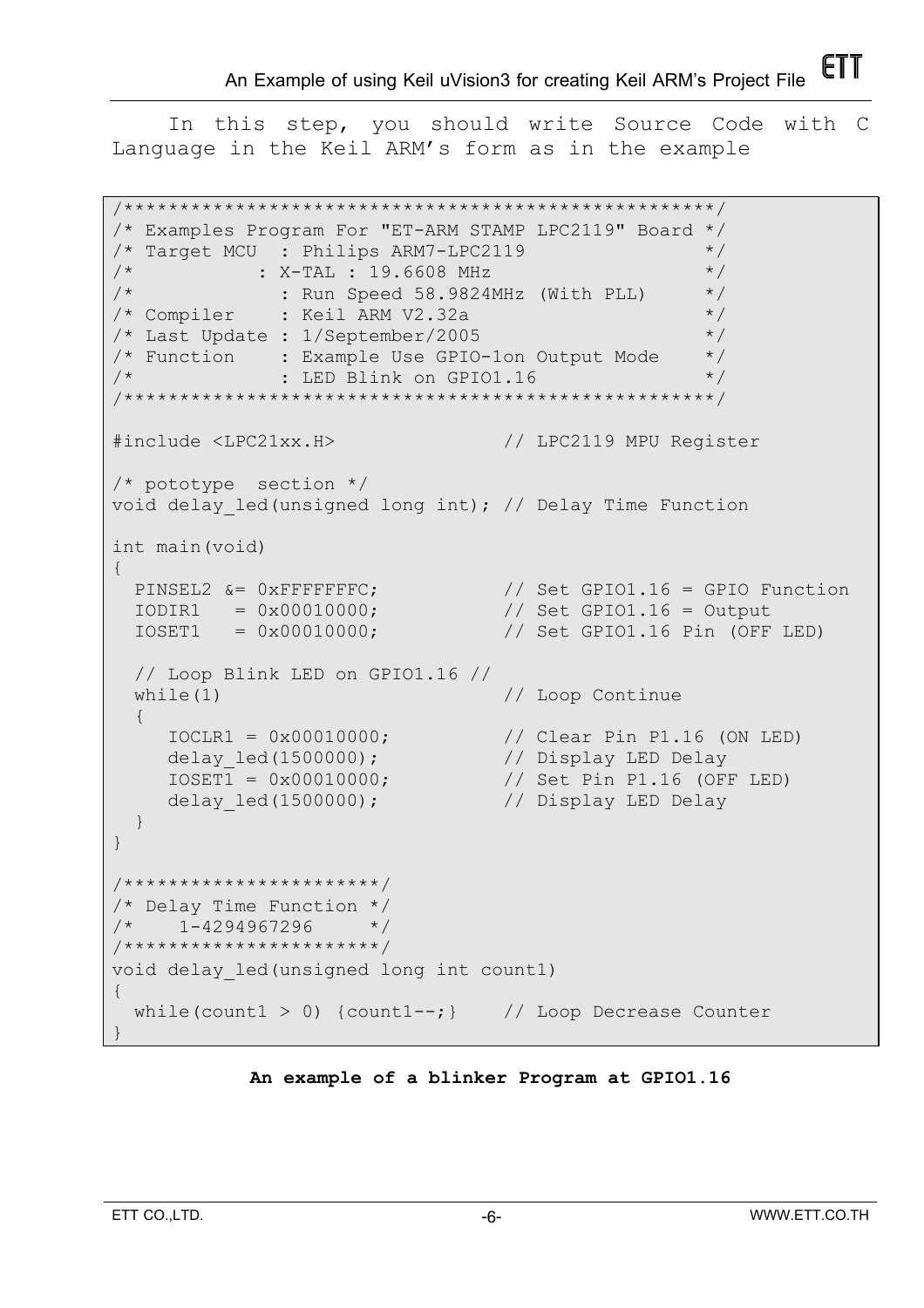VALED\_BLINK - wVision3 - [Text1\*] دالهال  $-|E| \times$ El File Edit View Project Debug Flash Peripherals Tools SVCS Window Help 省房目副为电脑 22 年年人为为购用  $\Box \text{A} \text{A} \text{B} \text{C} \text{C} \text{C} \text{C} \text{D} \text{C} \text{D} \text{C} \text{D} \text{C} \text{A} \rightarrow \text{A} \text{A} \text{A} \text{C} \text{D} \text{C} \text{A} \text{D} \text{C} \text{D} \text{C} \text{D} \text{C} \text{D} \text{C} \text{D} \text{C} \text{D} \text{C} \text{D} \text{C} \text{D} \text{C} \text{D} \text{C} \text{D} \text{C} \text{D} \text{C} \$ ▼品需 Project Workspace  $\overline{\phantom{a}}$ Target 1 02 /\* Examples Program For "ET-ARM STAMP LPC2119" Board \*/ 03 /\* Target MCU : Philips ARM7-LPC2119  $\star/$  $04 / *$ : X-TAL : 19.6608 MHz<br>: Run Speed 58.9824MHz (With PLL)  $\star/$  $05 / t$  $\overline{z}$  $\mathbf{06}$  $7*$  Compiler : Keil ARM V2.32a  $\frac{1}{2}$ 07 /\* Last Update : 1/September/2005<br>08 /\* Function : Example Use GPIO-1 on Output Mode  $\star$  /  $\pi$ : LED Blink on GPIO1.16 **Q9**  $7*$  $10$  $11$ 12 #include <LPC21xx.H> // LPC2119 MPU Register  $13$ 14  $/*$  pototype section  $*/$  $15$ void delay\_led(unsigned long int); // Delay Time Function  $16$  $17$ int main (void)  $18$ PINSEL2 &= OxFFFFFFFC; // Makesure GPIO1.16 = GPIO Function 19 20  $100IR1 = 0x00010000;$ <br> $105ET1 = 0x00010000;$ // Set  $GPI01.16 = Output$  $\frac{21}{22}$ // Set GPIO1.16 Output Pin (OFF LED)

FTI **An Example of using Keil uVision3 for creating Keil ARM's Project File** 

 $\begin{array}{l|l|l} \hline \mathbf{3} & \mathbf{1} & \mathbf{1} & \mathbf{1} \\ \hline \mathbf{3} & \mathbf{1} & \mathbf{1} & \mathbf{1} \\ \hline \mathbf{4} & \mathbf{1} & \mathbf{1} & \mathbf{1} \\ \hline \end{array} \text{Build } \begin{array}{l} \mathbf{1} & \mathbf{1} & \mathbf{1} & \mathbf{1} \\ \mathbf{2} & \mathbf{1} & \mathbf{1} & \mathbf{1} \\ \hline \end{array}$  $|| \cdot ||$  $1:41 \; C:1$ NUM<sup>1</sup> R<sub>N</sub> After finished to write program in C Language, you click save this file with its surname as".C". For example,

// Loop Continue

// Clear Output Pin P1.16 (ON LED)

 $\mathbf{r}$ 

 $\overline{\mathsf{F}}$ 

**File** → **Save As…** and then set its file name as ".main.c" as in the picture

| <b>Save As</b>                                                   |        |
|------------------------------------------------------------------|--------|
| $\underline{\mathbf{v}}$ + b $\mathbf{c}^*$ by<br>Save in: C LED |        |
| LED_BLINK.plg<br><b>D</b> LED_BLINK.uv2<br>s Startup.s           |        |
| main.c<br>File name:                                             | Save   |
| Save as type:<br>All Files (*.*)                                 | Cancel |

 $23$ 

 $^{24}$ 

25

 $26$ 

目

window

 $while (1)$ 

X

Text1

// Loop Blink LED on GPI01.16 //

 $IOCLR1 = 0x00010000;$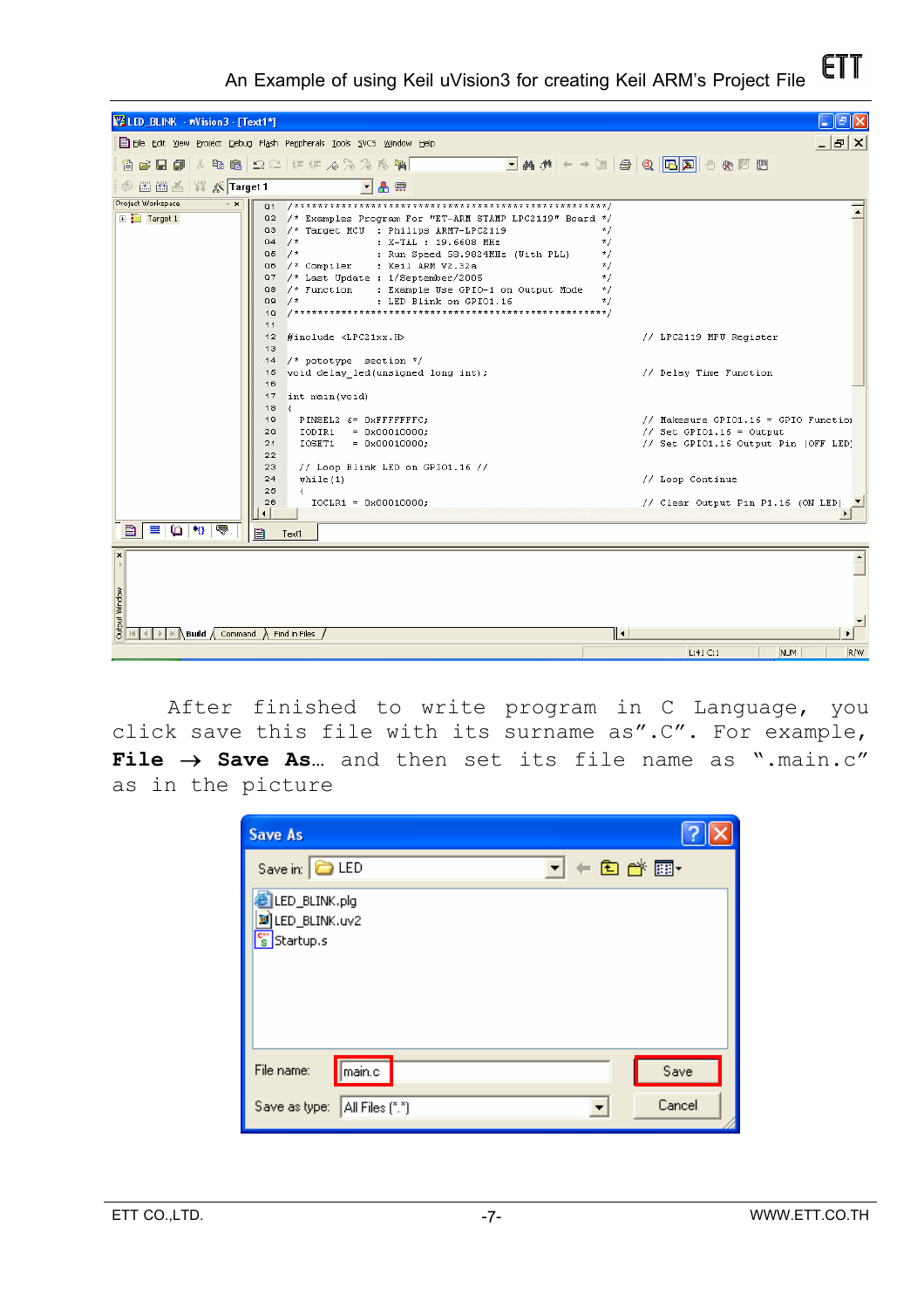After saved file, colour of letters in this program are changed with its function such as Comment, Variable, and Order. It is the good point of Keil uVision3 program and users use it easily as in the picture



7. Add File with Project File by click **Project** → **Components, Environment, BOOks…** then select Tab **Project Components** and then select **Add File**

In the first time, you should select Files of type as "C Source files(\*.c) because it shows other files name in C Source Code. Click icon file named "main.c" then select **Add** file named "Startup.s" to Project File

Set new File of type as "ASM Source files  $(*.s*,.*.src;*,a*)$ ". Its file named Startup.s is shown in file name blank, click icon file "Startup.s", and then select **Add**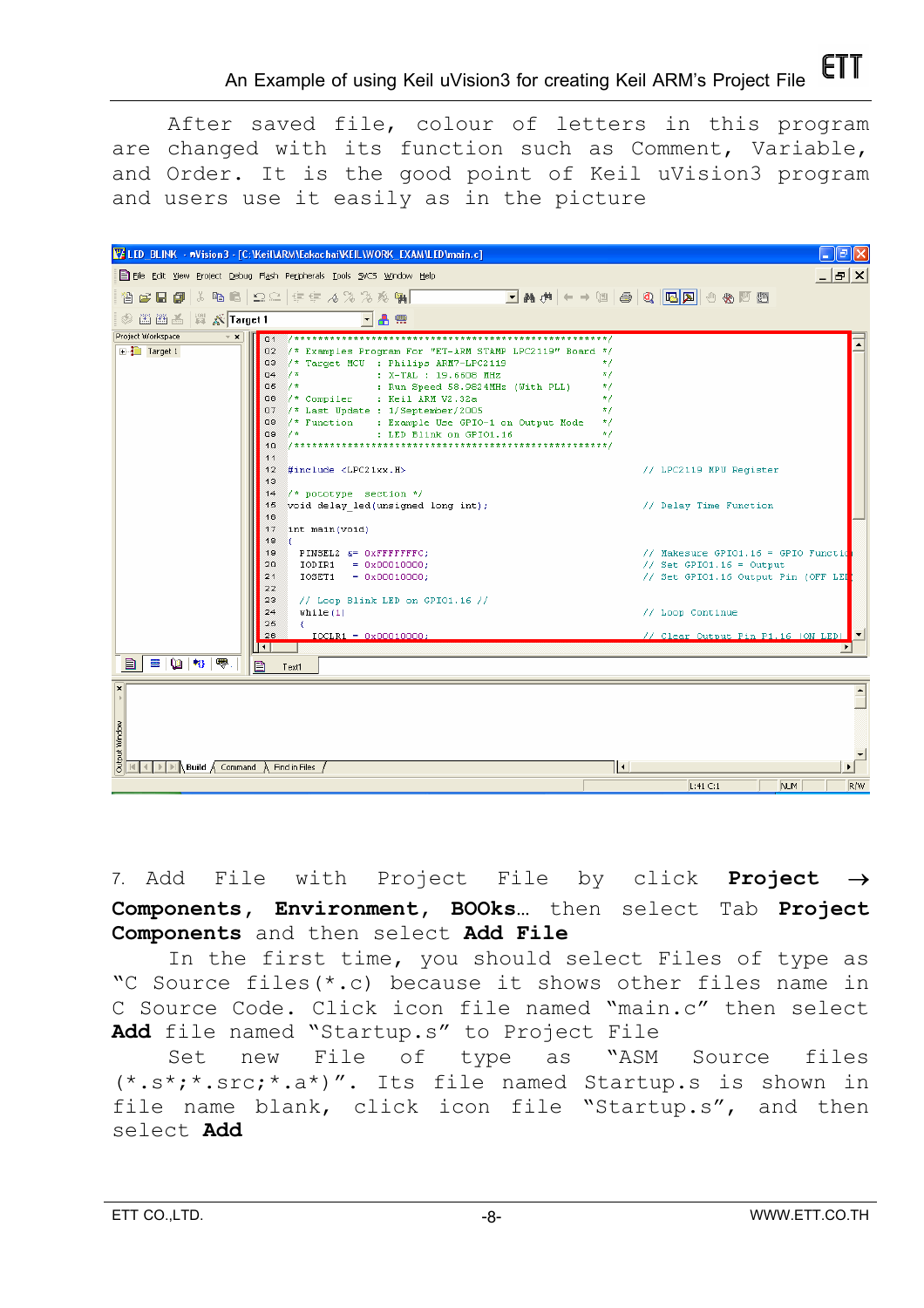After Add file named "main.c" and "Startup.s" to Project File completely, select **Close** as in the picture

| <b>Components, Environment and Books</b>        | ×                                                                    |
|-------------------------------------------------|----------------------------------------------------------------------|
| Project Components   Folders/Extensions   Books |                                                                      |
|                                                 |                                                                      |
| 图×[チ]∔ <br>Project Targets:                     | у X ⊁ +<br>Eiles:<br>$\boldsymbol{\times}$<br>Groups:<br>$\mathbf r$ |
| Target 1                                        | Source Group 1                                                       |
|                                                 |                                                                      |
|                                                 |                                                                      |
|                                                 |                                                                      |
|                                                 |                                                                      |
|                                                 |                                                                      |
|                                                 |                                                                      |
|                                                 |                                                                      |
|                                                 |                                                                      |
|                                                 |                                                                      |
| Set as Current Target                           | Add Files                                                            |
|                                                 | 0K<br>Cancel<br>Defaults<br><b>Help</b>                              |

↓

| <b>Add Files to Group 'Source Group 1'</b> |       |
|--------------------------------------------|-------|
| Look in: $\boxed{\bigcirc}$ EX1<br>▾       | ←由び囲・ |
| 圓 main.c                                   |       |
|                                            |       |
|                                            |       |
|                                            |       |
|                                            |       |
| File name:<br>main.c                       | Add   |
| C Source file (*.c)<br>Files of type:      | Close |
|                                            |       |
|                                            |       |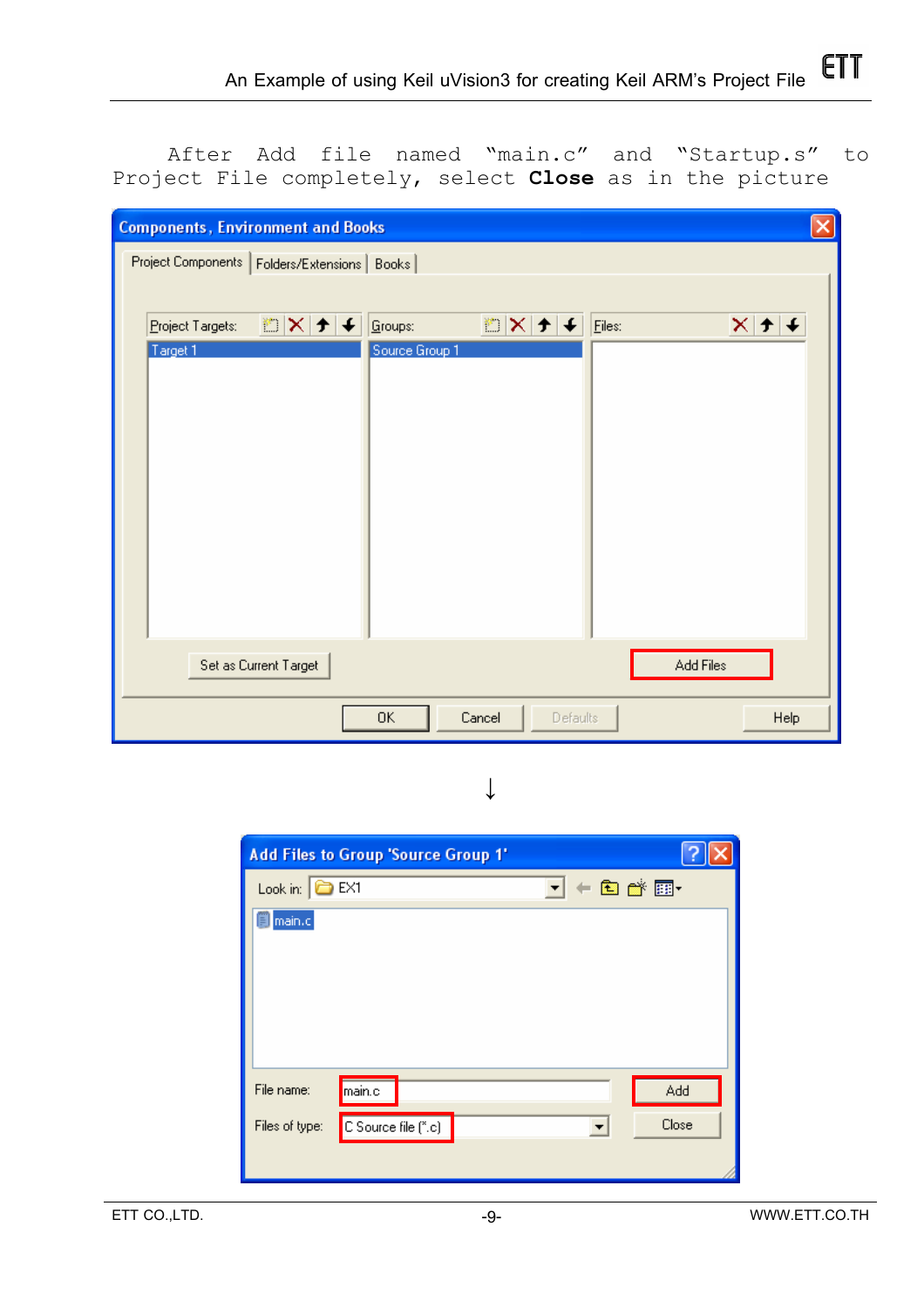| <b>Add Files to Group 'Source Group 1'</b>            |       |
|-------------------------------------------------------|-------|
| ▼←自び囲<br>Look in: $\bigcirc$ EX1                      |       |
| Startup.s<br>is.                                      |       |
|                                                       |       |
|                                                       |       |
|                                                       |       |
|                                                       |       |
| File name:<br>Startup.s                               | Add   |
| Asm Source file (".s"; ".src; ".a")<br>Files of type: | Close |
|                                                       |       |

| t<br>Ņ |  |
|--------|--|
|        |  |

| <b>Components, Environment and Books</b>        |                                         |                                     |
|-------------------------------------------------|-----------------------------------------|-------------------------------------|
| Project Components   Folders/Extensions   Books |                                         |                                     |
| DX++<br>Project Targets:                        | MX + +<br>$\sqrt{\underline{G}}$ roups: | $ \mathbf{x} \mathbf{y} $<br>Eiles: |
| Target 1                                        | Source Group 1                          | main.c<br>Startup.s                 |
|                                                 |                                         |                                     |
|                                                 |                                         |                                     |
|                                                 |                                         |                                     |
|                                                 |                                         |                                     |
|                                                 |                                         |                                     |
| Set as Current Target                           |                                         | Add Files                           |
|                                                 | 0K<br>Cancel<br><b>Defaults</b>         | Help                                |

After both of file named "main.c" and "Startup.s" are added to Project File , in the Tab of File displays theirs names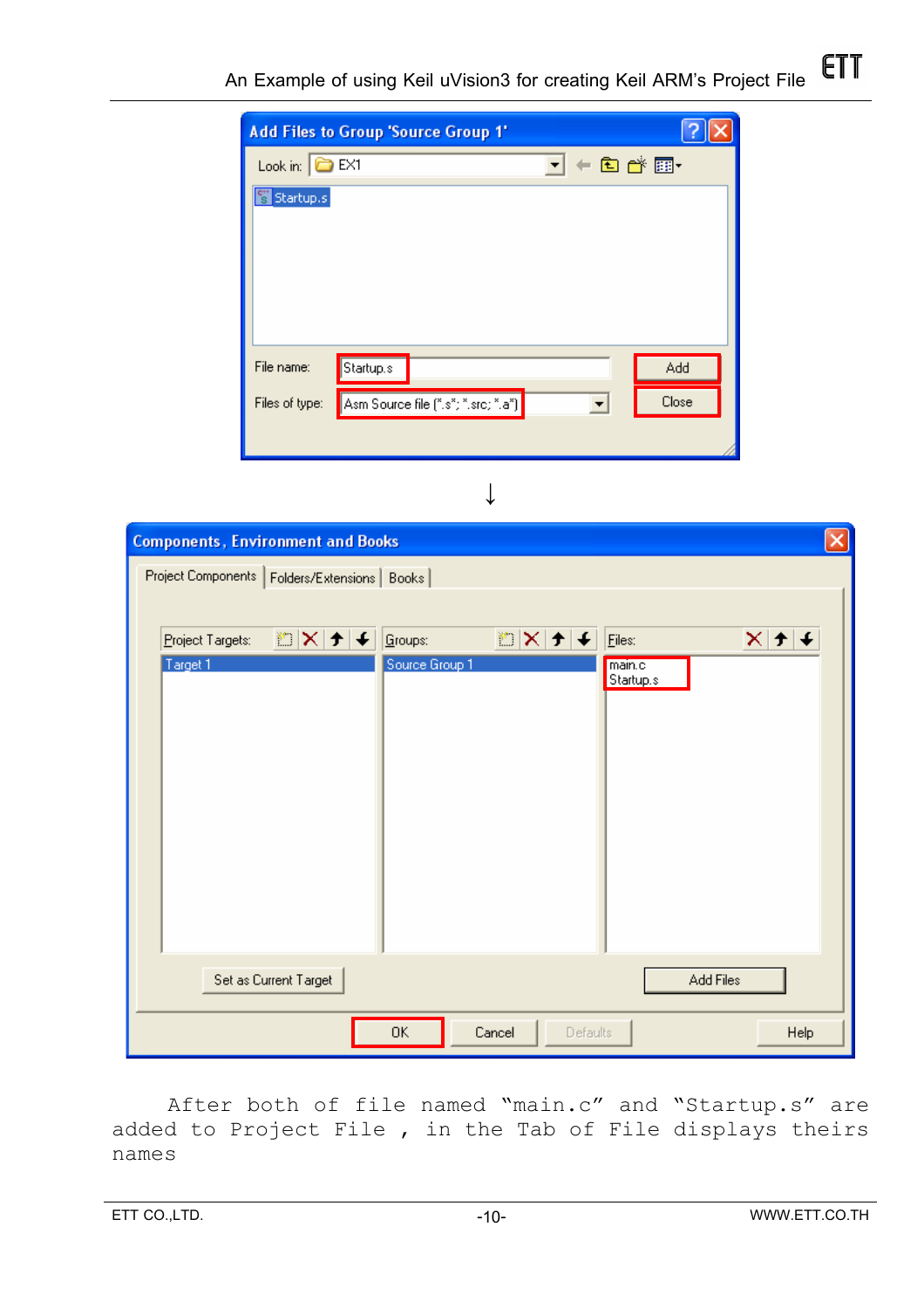8. Translate program by click **Projects** → **Rebuild all target files**. Keil uVision3 Program can order Keil ARM Program to translate program immediately

|                                                     | V/LED_BLINK - wVision3 - [C:Weil\ARM\Eakachai\KEIL\WORK_EXAM\LED\main.c] | σ                                                                                                                                                                                                                           |
|-----------------------------------------------------|--------------------------------------------------------------------------|-----------------------------------------------------------------------------------------------------------------------------------------------------------------------------------------------------------------------------|
|                                                     | File Edit View Project Debug Flash Peripherals Tools SVCS Window Help    | 15   X                                                                                                                                                                                                                      |
| $\approx$ . $\blacksquare$                          | る 嘔 嘔   Ω Ω   律 事 る% % % 廃                                               | $\boxed{\blacksquare} \mathbb{M} \oplus \mathbb{O} \mid \boxed{\blacksquare} \boxtimes \mid \boxplus \mid \boxplus \mid \boxplus \mid \boxplus \mid \text{A} \ \blacktriangleright \mid \text{A} \ \text{A} \ \blacksquare$ |
| 圖圖画   譯 太 Target 1                                  | 晶靈                                                                       |                                                                                                                                                                                                                             |
| Project Workspace<br>$\mathbf{v}$ $\mathbf{x}$      |                                                                          |                                                                                                                                                                                                                             |
| Financet 1                                          | 02 /* Examples Program For "ET-ARM STAMP LPC2119" Board */               |                                                                                                                                                                                                                             |
| 白 Source Group 1                                    | 03 /* Target MCU : Philips ARM7-LPC2119                                  | */                                                                                                                                                                                                                          |
| 由 R main.c                                          | $04 / \pi$<br>: $X-TAL$ : 19.6608 MHz                                    | $\star$ /                                                                                                                                                                                                                   |
| 图 Startup.s                                         | 05<br>$7*$<br>: Run Speed 58.9824MHz (With PLL)                          | $\pi$                                                                                                                                                                                                                       |
|                                                     | /* Compiler<br>: Keil ARM V2.32a<br>Q6                                   | $\star$ /                                                                                                                                                                                                                   |
|                                                     | 07 /* Last Update : 1/September/2005                                     | $\star$ /                                                                                                                                                                                                                   |
|                                                     | /* Function : Example Use GPIO-1 on Output Mode<br>Q8                    | $\pi/$                                                                                                                                                                                                                      |
|                                                     | $1^{\star}$<br>Q9<br>: LED Blink on GPIO1.16                             | $\star$ /                                                                                                                                                                                                                   |
|                                                     | 10                                                                       |                                                                                                                                                                                                                             |
|                                                     | 11                                                                       |                                                                                                                                                                                                                             |
|                                                     | 12 #include <lpc21xx.h></lpc21xx.h>                                      | // LPC2119 MPU Register                                                                                                                                                                                                     |
|                                                     | 13                                                                       |                                                                                                                                                                                                                             |
|                                                     | $\frac{1}{2}$ pototype section $\frac{1}{2}$<br>14                       |                                                                                                                                                                                                                             |
|                                                     | 15 void delay led (unsigned long int);<br>16                             | // Delay Time Function                                                                                                                                                                                                      |
|                                                     | 17                                                                       |                                                                                                                                                                                                                             |
|                                                     | int main (void)<br>18<br>- 1                                             |                                                                                                                                                                                                                             |
|                                                     | 19<br>PINSEL2 &= OXFFFFFFFC:                                             | // Makesure GPIO1.16 = GPIO Function                                                                                                                                                                                        |
|                                                     | 20<br>IODIR1<br>$= 0x00010000;$                                          | // Set GPI01.16 = Output                                                                                                                                                                                                    |
|                                                     | 21<br>IOSET1<br>$= 0x00010000;$                                          | // Set GPIO1.16 Output Pin (OFF LED)                                                                                                                                                                                        |
|                                                     | 22                                                                       |                                                                                                                                                                                                                             |
|                                                     | 23<br>// Loop Blink LED on GPIO1.16 //                                   |                                                                                                                                                                                                                             |
|                                                     | 24<br>while (1)                                                          | // Loop Continue                                                                                                                                                                                                            |
|                                                     | 25<br>X.                                                                 |                                                                                                                                                                                                                             |
|                                                     | 26<br>$IOCLR1 = 0x00010000;$                                             | // Clear Output Pin P1.16 (ON LED)                                                                                                                                                                                          |
|                                                     | $\blacksquare$                                                           |                                                                                                                                                                                                                             |
| $\mathbf{E} \mathbf{u} \mathbf{v}$<br>B.            | 目<br>main.c                                                              |                                                                                                                                                                                                                             |
|                                                     |                                                                          |                                                                                                                                                                                                                             |
| compiling main.c                                    |                                                                          |                                                                                                                                                                                                                             |
| assembling Startup.s                                |                                                                          |                                                                                                                                                                                                                             |
| linking                                             |                                                                          |                                                                                                                                                                                                                             |
|                                                     | Program Size: data=1168 const=16 code=460                                |                                                                                                                                                                                                                             |
|                                                     | creating hex file from "LED_BLINK"                                       |                                                                                                                                                                                                                             |
|                                                     | "LED BLINK" - $0$ Error(s), $0$ Warning(s).                              |                                                                                                                                                                                                                             |
| <b>SHRIPIPIPIN Bund A Command A Find in Files /</b> |                                                                          | ⊪⊷                                                                                                                                                                                                                          |
|                                                     |                                                                          | R/W<br>$L:41 \text{ C}:1$<br>NUM                                                                                                                                                                                            |

After translated program correctly without any mistake (0 Error and 0 Warning), you will get the HEX File name as same as the Project File name. Users can download HEX File to MCU immediately

### **The Instructions of Initial MCU before Main Program Starting to Work**

Your MCU will be the most efficient in high speed to collect data and running program, if you set default values as;

- Default value of PLL is Processor Clock (cclk)=58.9824MHz, in case of, using XTAL=19.6608MHz, default value is M(Multiply)=3 and P(Divide)=2 and FFCO=235.9296MHz
- Default value of VPB Clock(pclk) is a half of cclk(29.4912MHz)
- Default value of MAM Timing is 3 cycle of cclk (MAMTIM=0x03)
- Default value of MAM Mode is Full Enable (MAMCR=0x02)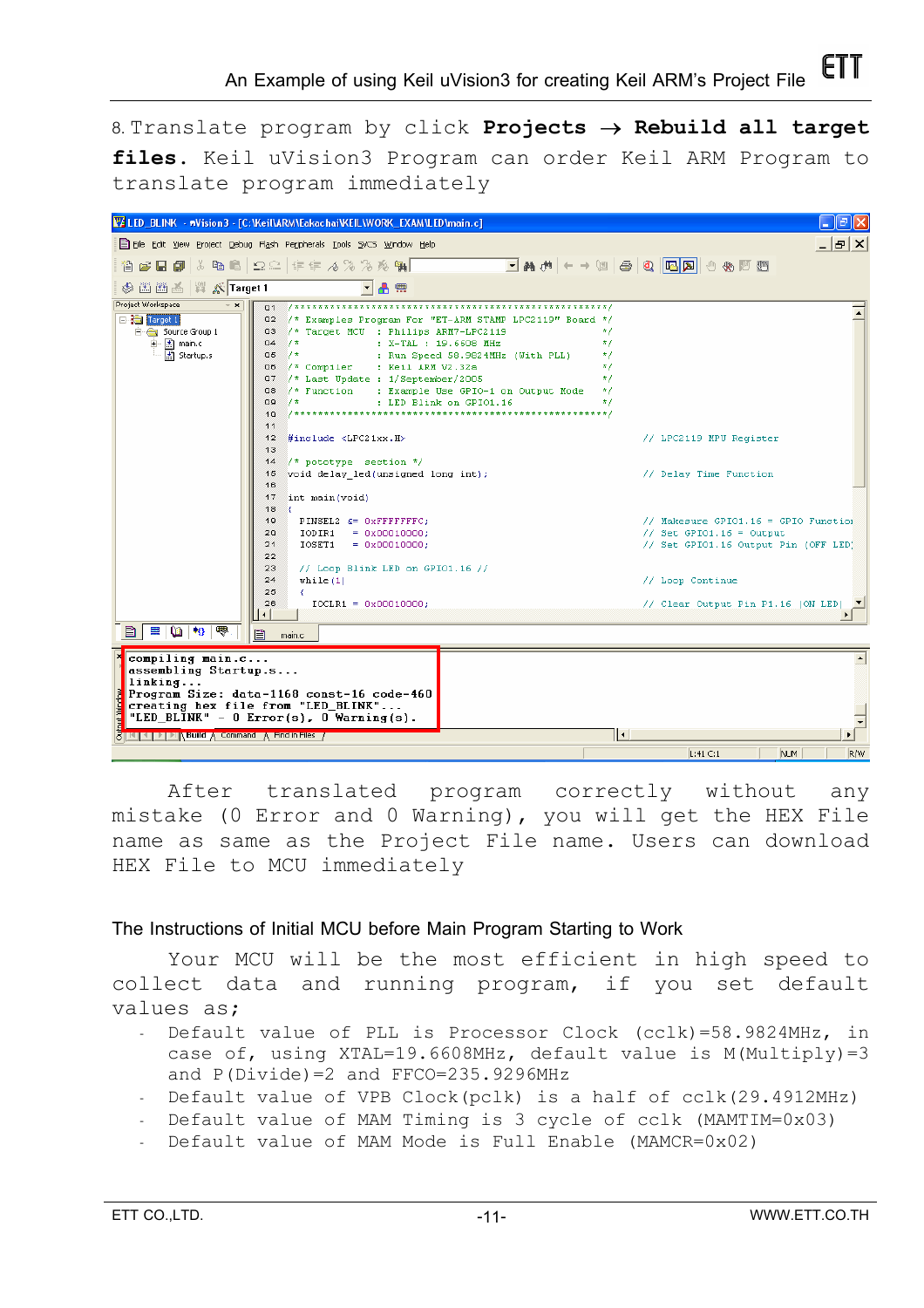There's two methods to set default value as in the example. Firstly, writing Code in all written program by yourself and secondly,copying Startup File into your Project File. There's two ways to verify the default values of Startup File. First, correct Code directly and second, set default value of Startup File from Keil uVision3 Program. In this case, correcting default value of them by Keil uVision3 Program is easier

# **Verification of Startup File**

Function of Startup File is contained beginning orders of MCU before start to run with written program by yourself. Function of Program in Startup File is Initial MCU in the necessary part and then jump to run in written Program in C Language. The method to verify Startup is clicking Tab of Startup File then selecting "Expand All". The correct default value of Startup File is like in the picture

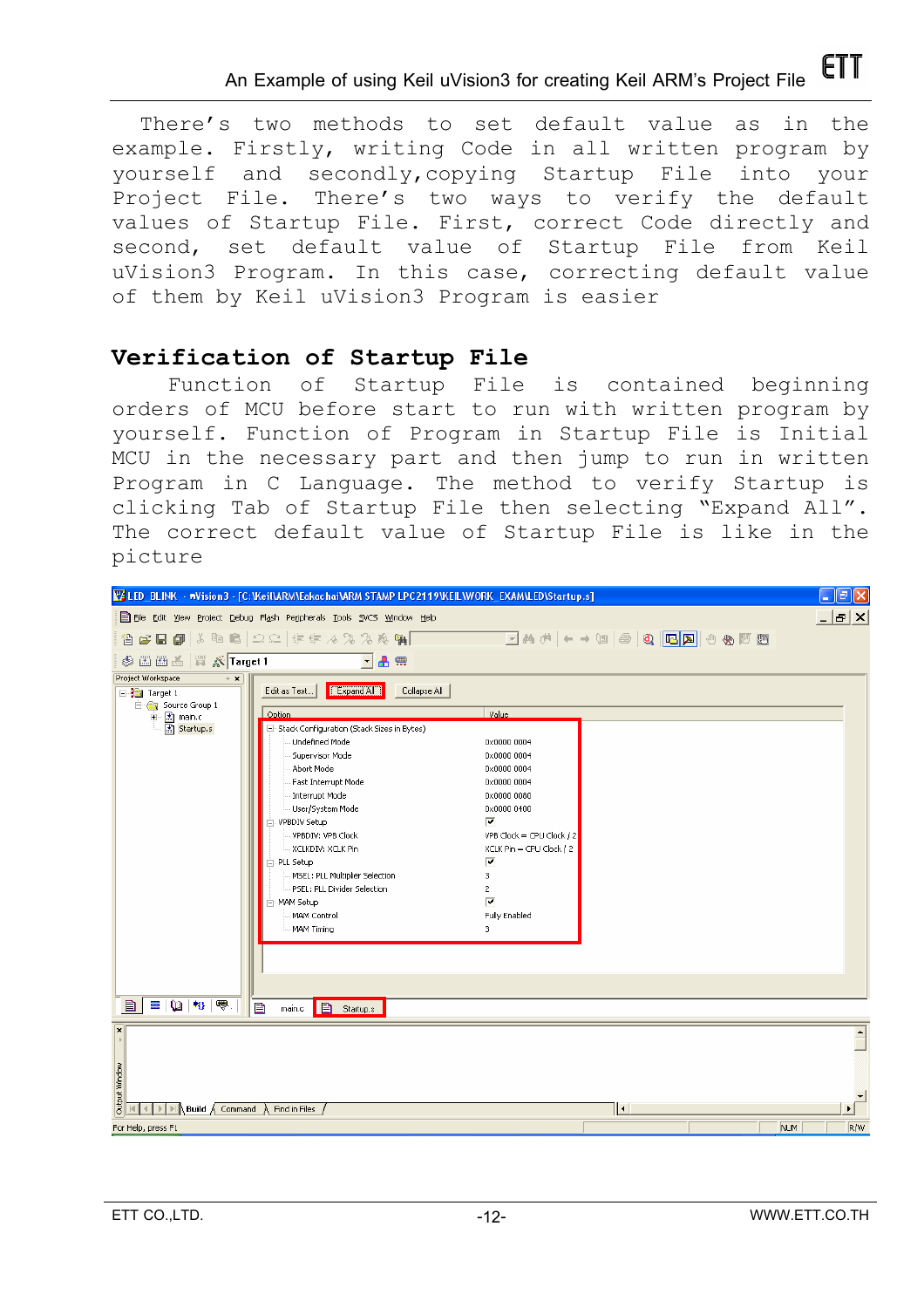### **ETT An Example of using Keil uVision3 for creating Keil ARM's Project File**

| 曰: Stack Configuration (Stack Sizes in Bytes). |                              |
|------------------------------------------------|------------------------------|
| illu Undefined Model                           | 0x0000 0004                  |
| — Supervisor Model                             | 0x0000 0004                  |
| i Abort Model                                  | 0x0000 0004                  |
| — Fast Interrupt Model                         | 0x0000 0004                  |
| — Interrupt Model                              | 0x0000 0080                  |
| ≒ User/System Model                            | 0x0000 0400                  |
| <b>VPBDIV Setup</b>                            | ⊽                            |
| ill VPBDIV: VPB Clock                          | $VPB$ Clock = CPU Clock $/2$ |
| i XCLKDIV: XCLK Pin                            | XCLK Pin = CPU Clock / 2     |
| 白- PLL Setup.                                  | ⊽                            |
| MSEL: PLL Multiplier Selection                 | 3                            |
| i PSEL: PLL Divider Selection.                 | 2                            |
| MAM Setup                                      | ᢦ                            |
| i MAM Controll                                 | <b>Fully Enabled</b>         |
| illi MAM Timina                                | 3                            |

*Picture shows setting the default value of Startup File in LPC2119*